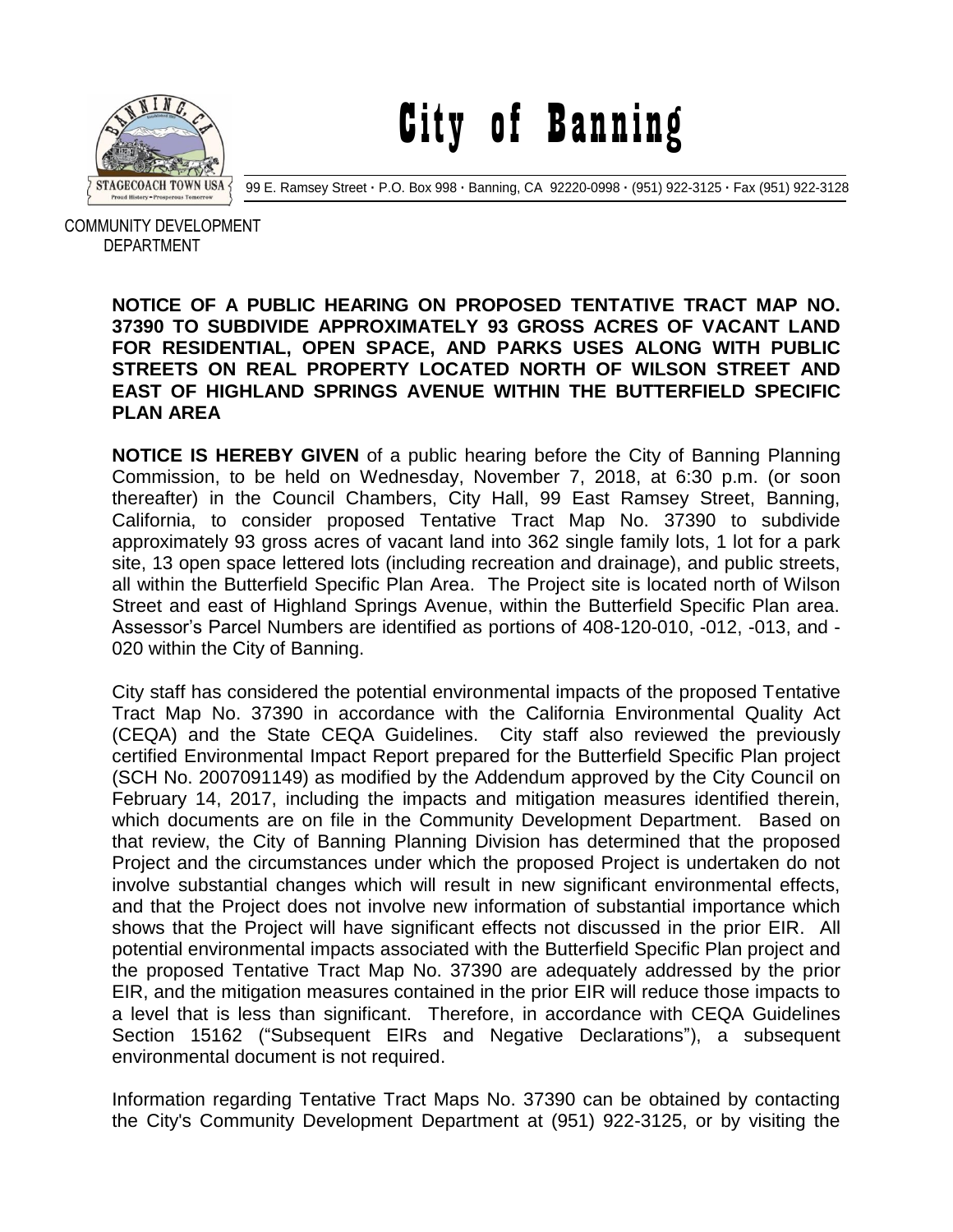City Hall located at 99 East Ramsey Street, Banning. You may also go to the City of Banning website at [http://www.ci.banning.ca.us/.](http://www.ci.banning.ca.us/)

All parties interested in speaking either in support of or in opposition of this item are invited to attend said hearing, or to send their written comments to the Community Development Department, City of Banning at P.O. Box 998, Banning, California, 92220. If you challenge the proposed Tentative Tract Map No. 37390 in court, you may be limited to raising only those issues you or someone else raised in written correspondence delivered to the Planning Commission at, or prior to, the public hearing, or, you or someone else raised at the public hearing described in this Notice (Cal. Gov. Code, § 65009).

BY ORDER OF THE INTERIM COMMUNITY DEVELOPMENT DIRECTOR OF THE CITY OF BANNING, CALIFORNIA

Maryann Marks, AICP **Dated: October 23, 2018** Interim Community Development Director **Publish: October 26, 2018**